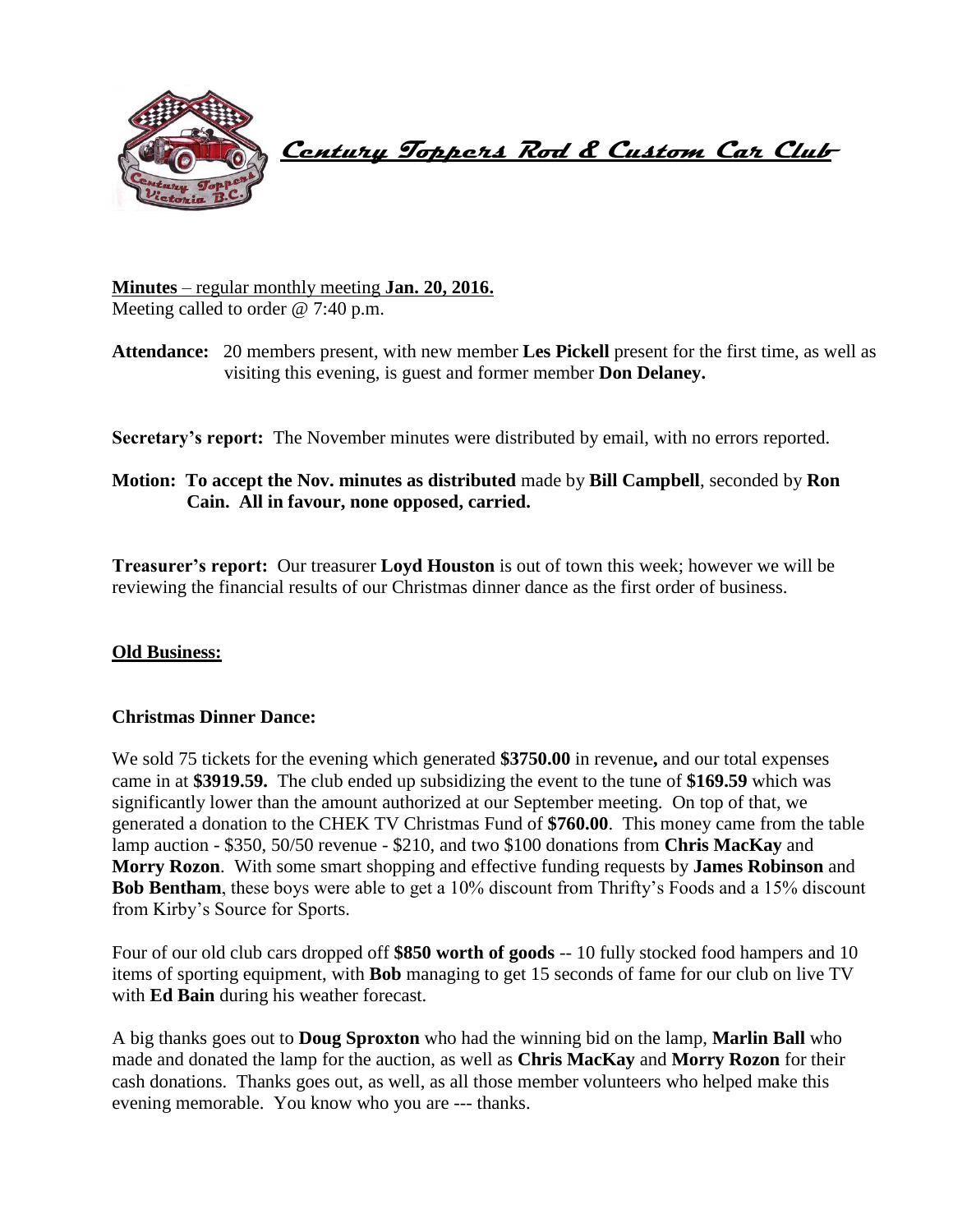The evening was a great success and the executive has received some positive feedback; particularly for the music bingo competition ran by **Len Levere's** daughter **Breanne,** who when asked, did an impromptu acapella song for us; as well as the dance music with the new deejay location which was much better than last year.

We have booked Gorge Vale for next year; however we are exploring other options to possibly add some variety. To that end, **Gord Strongman** is sleuthing out the Royal Colwood Clubhouse as a alternative venue location for 2016. More details to follow as the year progresses.

## **Website review:**

The executive has contacted an acquaintance of **Bob Bentham's** named **Don Marshall** to have a look at our website challenges. Our objective is to find a **local** individual who can sort out any issues as they arrive. It is expected that the executive will meet with him prior to our next meeting and work on getting our website up to date.

## **Club Apparel:**

Newly ordered and re-ordered shirts are here and will be handed out, once payment has been received, at the break. **Bob Bentham** has all the details.

## **Rock and Roll for Little Souls:**

The organizers of this function have decided on clustering the affiliated vehicles together representing the different car clubs in the city. Our representative **Marlin Ball** will fill in any required details as the date draws near. About  $6 - 8$  cars will be needed to represent our club.

## **ICBC Informational Seminar:**

On a follow up from last year, we will be trying to organize this conference for sometime this year, and re connect with Megson Fitzpatrick Insurance Services who volunteered to provide space for this event. Look for more details at the next meeting.

## **Club Facebook Account:**

The Century Toppers Facebook page has been created, however **Bill Campbell** needs some help to setup the front page graphics. **Ron Cain** has volunteered to help and they will meet within the next couple of weeks. Once finalized this closed group will go live and club members will be authorized to comment and add content.

## **Club Picnic/Poker Run:**

Gyro Park at Cadboro Bay has been secured for **July 3rd**. Discussion followed on possibly having a food vendor in place this year. We will investigate the feasibility of putting this together.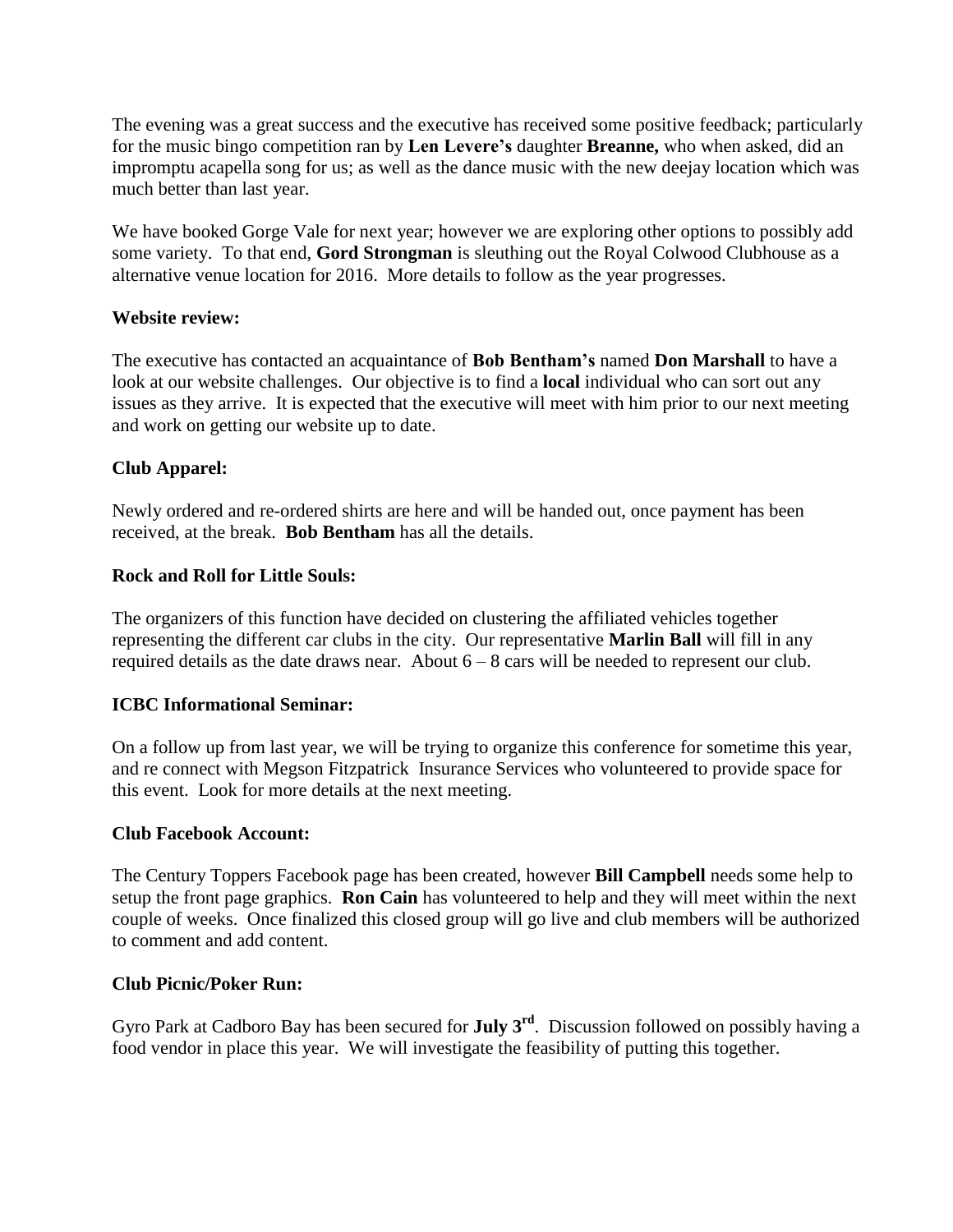# **B R E A K --- no 50/50 draw this evening**

## **New Business:**

## **2016 Schedule of Events:**

The executive and our coordinators have put together a tentative schedule of events for the year. **Bill Campbell** went thru the schedule month by month looking for feedback and suggestions from the floor. Several items were suggested for discussion such as the trip to the Sechelt car show, a May 8<sup>th</sup> Mother's day visit to the Victorian residence, and casual coffee get togethers on Saturday mornings. Look for a final edition of this to be posted on the website.

#### **Remembrance for an old car enthusiast:**

**Bill Campbell** mentioned that a friend and local car guy **Geoff Moncrieff** had recently passed away after a long and reoccurring battle with cancer. His celebration of life is to be held at the Capital City Yacht Club in Sidney on **February 21 starting at 2:00 pm**.

#### **NSRA Inspections for 2016:**

**Bill Campbell** is willing to do vehicle inspections to obtain the NSRA Safety Sticker for 2016. Those who are interested should contact him and he will set up a date to do a bunch of them maybe one Saturday morning.

## **Annual Dues Review:**

Discussion followed on the state of our current finances. The club barely draws sufficient funds to maintain a wash between our income and expenses on a annual basis. We have been dipping into our reserve bank balance to provide the extras that comes with enhancing the events we put on throughout the year. It is recommended by the executive that we consider a dues increase this year. After more comments and suggestions it was decided, by those in attendance this evening, that the annual dues should rise this year to \$50.00.

## **Motion: That the club dues for 2016 should be set at \$50.00,** made by **Ken Black,** seconded by  **Bob Rivers. All in favour, none opposed --- carried.**

An invoice letter indicating this change will be forwarded to our members shortly. Paid up this evening are John Fleury, Bill Campbell, Ron Cain, Jim Cain, and Las Pickell

## **Guest Speakers for our meetings:**

A couple of ideas for guest speakers were suggested for upcoming meetings. Greg Underwood from Brian Roberts Electric was suggested as well as Hugh Carroll from Waterless Engine Coolants. We will try and schedule these individuals if they are willing. Anyone having other ideas is asked to forward them to any one of the executive.